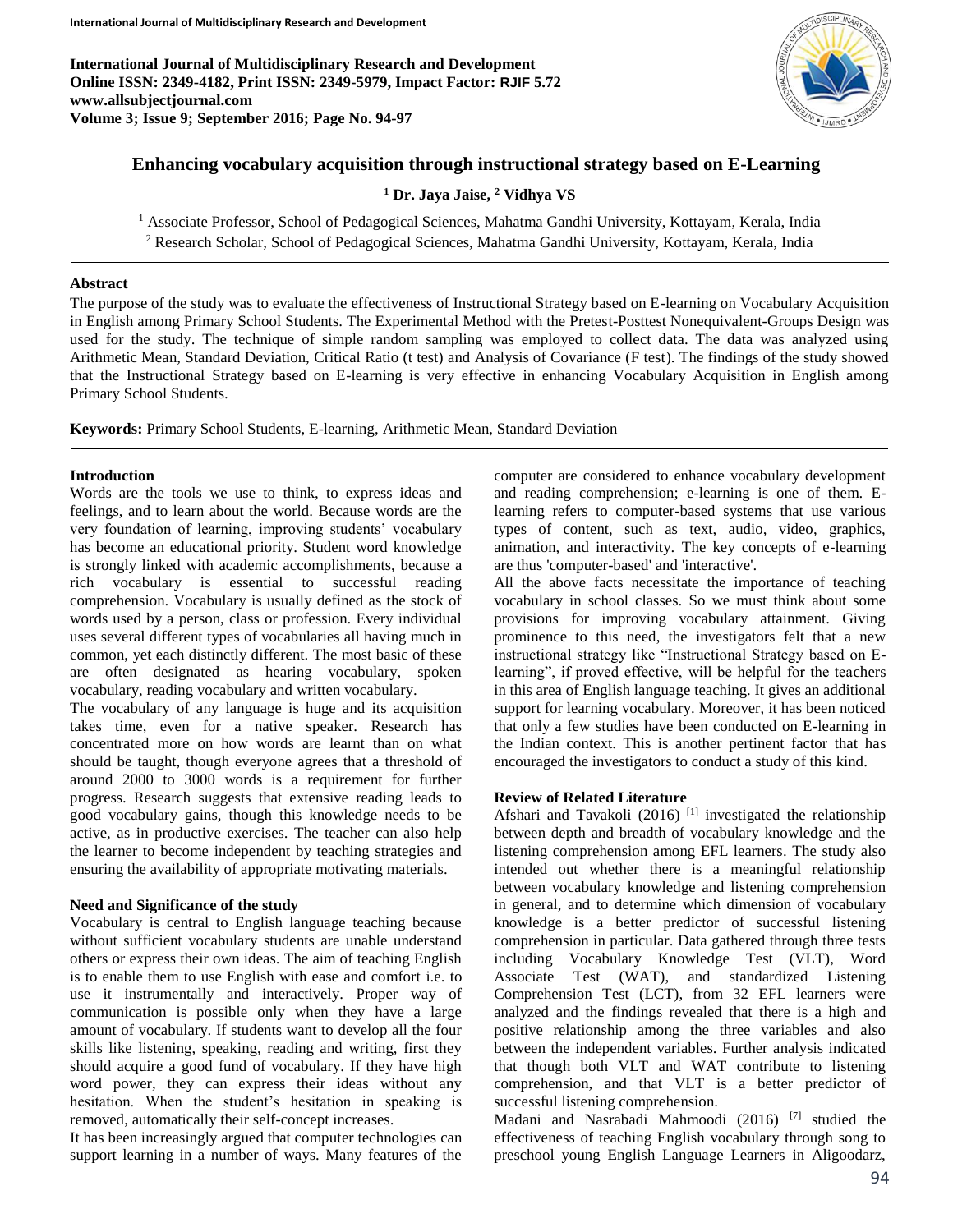Iran. The participants of the study consisted of 103 preschool young learners, who were divided into two groups of experimental group and control group. The experimental groups consisted of 62 young learners and the control groups of 51 young learners at the age of six. The experimental groups instructed using song and the control groups were instructed using non-song methods. Twenty sessions were spent working on teaching vocabulary for each group. Before starting the treatment, an interview was conducted as a pretest by the teacher to confirm that learners did not have any prior knowledge of English. After finishing the treatment, the posttest was administered by the teacher to measure the amount of learning vocabulary items in each group. The data then was analyzed using the SPSS. The findings revealed that the experimental groups improved significantly in terms of vocabulary retention as compared to the control groups.

Lin  $(2014)$  [6] investigated whether computer-assisted collaborative learning is comparable with computer-free and individual learning; the study examined each of their effects on learning English vocabulary, followed by an analysis of their behavior patterns. In a junior high school in northern Taiwan, a normal classroom was first equipped with an interactive whiteboard and seven all-in-one touch screen desktop computers. All participants from three intact classes, 76 students in total, were asked to finish five review activities of the target English vocabulary and assigned to one of the following groups: the learning for the group of computersupported collaboration took place in the technologysupported classroom whereas that of computer-free collaboration and that of computer-free non-collaboration in normal classrooms. The results of the vocabulary tests showed no significant differences among the three groups; those learning English vocabulary collaboratively in a technologyenhanced environment out-performed the other two groups in vocabulary retention. In addition, analyses of the group's behaviors' before the touch screen desktop computers echoed and explained their better performances than the other two groups.

Reynolds (2013)<sup>[9]</sup> studied the effect of freedom of reader choice on the incidental acquisition of vocabulary. This study aims to address this issue by exploring two research questions: (i) Is incidental vocabulary acquisition affected by whether reading material is selected by the learner or assigned by a computer system; and (ii) Is incidental vocabulary acquisition related to the learner's level of interest in the reading materials? Results suggest that the influence of reader choice on students' L2 is worthy of teachers' attention, as is the

influence of autonomy on students' L2 vocabulary acquisition. Moreover, this investigation shows the benefit of using computers to provide students with the freedom to choose the articles they read.

## **Hypothesis of the study**

The following hypothesis was formulated for the study:

Instructional Strategy based on E-learning is significantly more effective than Activity Oriented Method of Instruction in enhancing Vocabulary Acquisition in English among Primary School Students.

### **Objectives of the study**

The major objectives of the study were

To compare the effectiveness of Instructional Strategy Based on E-learning and the Activity Oriented Method of Instruction in enhancing Vocabulary Acquisition in English among Primary School Students.

### **Methodology**

The Experimental Method with the Pretest-Posttest Nonequivalent-Groups design was used to conduct the study. Teaching using Instructional Strategy based on E-learning for the Experimental Group and teaching using Activity Oriented Method of Instruction for the Control Group were the independent variables, while Vocabulary Acquisition in English was the dependent variable. The sample comprised 260 Standard VII Students.

The materials and tool used for the study were:

- **Lesson Plans using Instructional Strategy based on E**learning.
- **Lesson Plans using Activity Oriented Method of** Instruction.
- **Test on Vocabulary Acquisition in English. (Prepared and** Standardized by the investigators)

The data was gathered, tabulated and analysed using statistical measures like Arithmetic Mean, Standard Deviation, Critical Ratio (t-test), Analysis of Variance (ANOVA) and Analysis of Covariance (ANCOVA).

### **Analysis of the Data**

The Arithmetic Mean and Standard Deviations of the Pre-test, Post-test and Gain Scores on the Vocabulary Acquisition in English of the Experimental and Control Groups were computed and the data and results of the test of significance of difference in the Mean Scores are given in Table 1.

**Table 1:** Data and Results of Test of Significance of Difference between Mean Pre-test and Post-test and Gain Scores of Experimental and Control Groups on Vocabulary Acquisition in English

| <b>Test Scores</b>                                | <b>Groups</b> | N   | AM    | <b>SD</b> | 't' value | P               |  |  |
|---------------------------------------------------|---------------|-----|-------|-----------|-----------|-----------------|--|--|
| Pre-test                                          | Experimental  | 135 | 10.79 | 1.49      | 0.42      | $*P>0.05$       |  |  |
|                                                   | Control       | 125 | 10.90 | 2.57      |           |                 |  |  |
| Post-test                                         | Experimental  | 135 | 30.06 | 3.99      | 29.30     | ** $P \le 0.01$ |  |  |
|                                                   | Control       | 125 | 17.03 | 3.09      |           |                 |  |  |
| Gain                                              | Experimental  | 135 | 19.27 | 3.35      | 38.09     | ** $P \le 0.01$ |  |  |
|                                                   | Control       | 125 | 6.13  | 2.11      |           |                 |  |  |
| Result: *t value is not significant at 0.05 level |               |     |       |           |           |                 |  |  |
| ** t value is significant at 0.01 level           |               |     |       |           |           |                 |  |  |

From Table D, for df 258 (Total),  $t_{0.05} = 1.97$  and  $t_{0.01} = 2.59$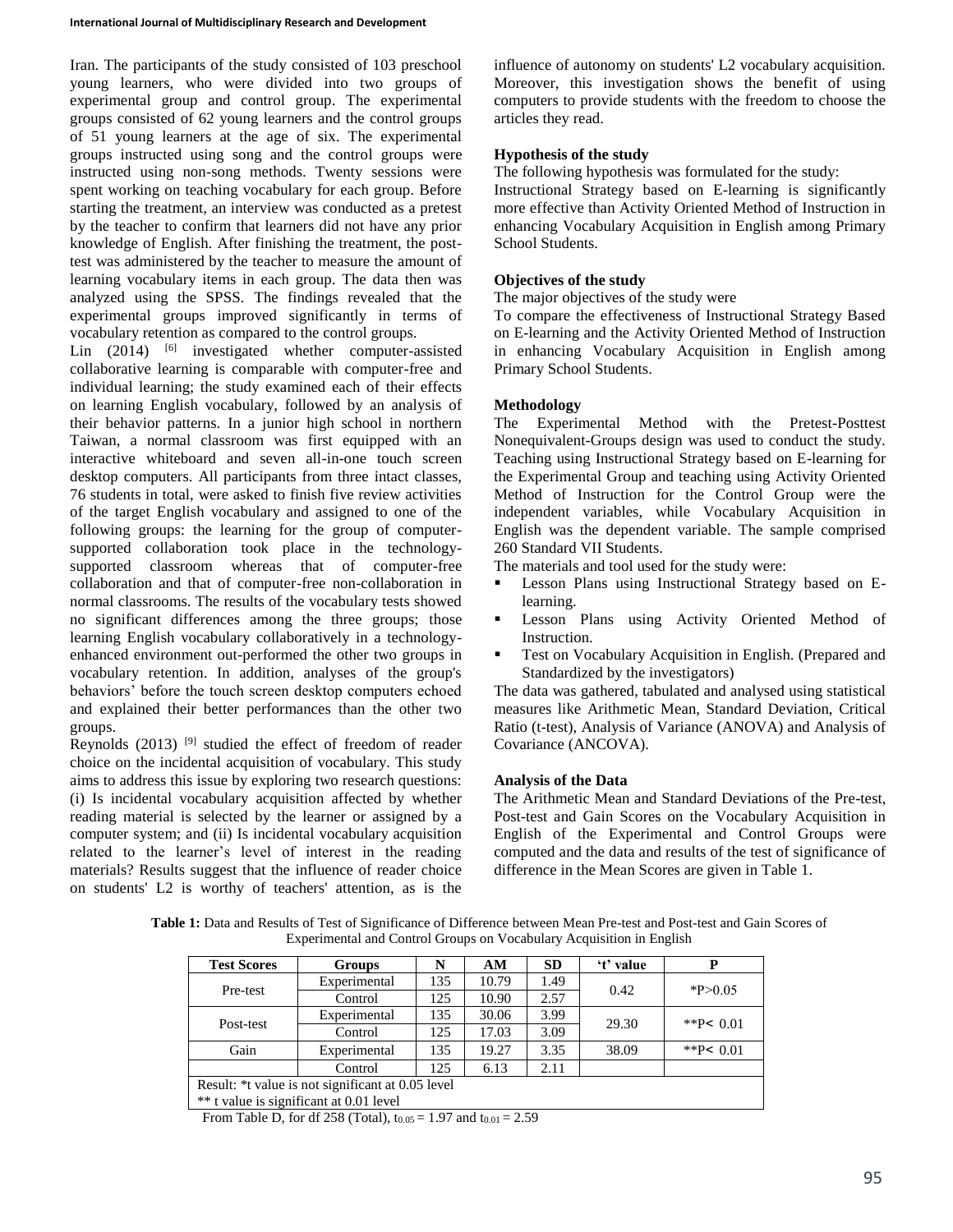Table 1 shows that the Pre-test Scores of students in the Experimental and Control Groups do not differ significantly even at 0.05 level (obtained value of t=0.42). From the Mean Scores of the Experimental (M=10.79) and Control (M=10.90) Groups, it can be concluded that both the Groups of Primary School Students are identical with regard to their Pre-test Scores on Vocabulary Acquisition in English.

Table 1 also shows that the Post-test scores of students in the Experimental and Control Groups differ significantly at 0.01 level (obtained value of  $t = 29.30$ ). From the Mean Scores of the Experimental ( $M=30.06$ ) and Control ( $M=17.03$ ) Groups, it can be seen that the Experimental Group far excels the Control Group. It can thus be inferred that Instructional Strategy Based on E-learning is more effective than Activity Oriented Method of Instruction in enhancing Vocabulary Acquisition in English.

In Table 1, it can also be seen that the Gain Scores of students in the Experimental and Control Groups differ significantly at 0.01 level (obtained value of  $t=38.09$ ). This finding reveals that Instructional Strategy Based on E-learning is more effective than Activity Oriented Method of Instruction in enhancing Vocabulary Acquisition in English and thus substantiates the previous finding.

The Analysis of Variance for the Pre-test Scores (X) and the Post-test Scores (Y) of the students taught using Instructional Strategy Based on E-learning and Activity Oriented Method of Instruction is presented in Table 2.

**Table 2:** Summary of Analysis of Variance of Pre- and Post-test Scores of Experimental and Control Groups on Vocabulary Acquisition in English

| <b>Source of Variation</b>                        | df  | $SS_{X}$ | SSv     | MS <sub>x</sub>          | MS <sub>V</sub>          | ${\bf F}_{\bf X}$ | ${\bf F}_{\bf Y}$ |  |
|---------------------------------------------------|-----|----------|---------|--------------------------|--------------------------|-------------------|-------------------|--|
| Among Means                                       |     | 0.81     | 11014.8 | 0.81                     | 11014.8                  |                   |                   |  |
| Within Groups                                     | 258 | 1119.04  | 3309.4  | 4.34                     | 12.83                    | 0.19              | 858.71            |  |
| Total                                             | 259 | 1119.85  | 14324.2 | $\overline{\phantom{0}}$ | $\overline{\phantom{0}}$ |                   |                   |  |
| Result: Fx value is not significant               |     |          |         |                          |                          |                   |                   |  |
| F <sub>Y</sub> value is significant at 0.01 level |     |          |         |                          |                          |                   |                   |  |

From Table F, for df 258 (Total),  $F_{0.05} = 3.87$  and  $F_{0.01} = 6.72$ 

Table 2 shows that the  $F_x$  value obtained is 0.19, which is less than the table value and hence not significant even at 0.05 level. This shows that there is no significant difference between the Pre-test Scores of Students in the Experimental and Control Groups on Vocabulary Acquisition in English.

Table 2 also shows that the  $F<sub>Y</sub>$  value obtained is 858.71, which is significant at 0.01 level. This shows that both the Experimental and Control Groups differ significantly in the Post-test Scores on Vocabulary Acquisition in English. The Total Sum of Squares and Adjusted Mean Square Variance for Post-test Scores are computed. The results of the Analysis of Covariance are presented in Table 3.

**Table 3:** Summary of Analysis of Covariance of Pre- and Post-test Scores of Experimental and Control Groups on Vocabulary Acquisition in English

| <b>Source of Variation</b>                                 | df  | $SS_{X}$ | SSv      | $SS_{XY}$ | $SS_{YX}$ | <b>MS</b> <sub>vx</sub>  | SD <sub>YX</sub> | Fvx   |
|------------------------------------------------------------|-----|----------|----------|-----------|-----------|--------------------------|------------------|-------|
| Among Means                                                |     | 0.81     | 11014.80 | $-94.20$  | 11206.97  | 11206.97                 |                  | 48    |
| Within Groups                                              | 257 | 119.04   | 3309.4   | 11207.0   | 2056.58   | 8.00                     | 83<br>$\sim$     | 1400. |
| Total                                                      | 258 | 1119.85  | 14324.20 | 11112.77  | 13263.55  | $\overline{\phantom{0}}$ |                  |       |
| Result: F <sub>YX</sub> value is significant at 0.01 level |     |          |          |           |           |                          |                  |       |
| From Table F, for df 257 (Total), $F_{0.01} = 6.72$        |     |          |          |           |           |                          |                  |       |

In Table 3, it can be seen that since the  $F_{YX}$  ratio ( $F_{YX}$  = 1400.48) is greater than the table value, it is significant at 0.01 level. The significant ratio for the Adjusted Post-test Scores shows that the final Mean Scores of Students in the

Experimental and Control Groups differ significantly after they are adjusted for the difference in the Pre-test Scores.

The adjusted Mean for the Post-test Scores (Y Means) of students in the Experimental and Control Groups were computed. The data and results are shown in Table 4.

**Table 4:** Data for Adjusted Means of Post-test Scores on Vocabulary Acquisition in English of Experimental and Control Groups

| <b>Groups</b>                                                                                                                                                                                                                                                                                                                                                                         | N   | Mx    | My    | $M_{YX}$ (adjusted)      | 't' value |          |  |
|---------------------------------------------------------------------------------------------------------------------------------------------------------------------------------------------------------------------------------------------------------------------------------------------------------------------------------------------------------------------------------------|-----|-------|-------|--------------------------|-----------|----------|--|
| Experimental                                                                                                                                                                                                                                                                                                                                                                          | 35  | 10.79 | 30.1  | 30.69                    |           |          |  |
| Control                                                                                                                                                                                                                                                                                                                                                                               | 125 | 10.90 | 17.0  | 16.47                    | 40.28     | P < 0.01 |  |
| General Means                                                                                                                                                                                                                                                                                                                                                                         | 260 | 10.85 | 23.55 | $\overline{\phantom{0}}$ |           |          |  |
| Result: 't' value is significant at 0.01 level                                                                                                                                                                                                                                                                                                                                        |     |       |       |                          |           |          |  |
| $F_{\text{max}}$ $T_{\text{min}}$ $T_{\text{max}}$ $T_{\text{max}}$ $T_{\text{max}}$ $T_{\text{max}}$ $T_{\text{max}}$ $T_{\text{max}}$ $T_{\text{max}}$ $T_{\text{max}}$ $T_{\text{max}}$ $T_{\text{max}}$ $T_{\text{max}}$ $T_{\text{max}}$ $T_{\text{max}}$ $T_{\text{max}}$ $T_{\text{max}}$ $T_{\text{max}}$ $T_{\text{max}}$ $T_{\text{max}}$ $T_{\text{max}}$ $T_{\text{max}}$ |     |       |       |                          |           |          |  |

From Table D, df  $257$  (Total), t<sub>0.01</sub> = 2.59

In Table 4, it can be seen that the difference in Adjusted Means for the Post-test Scores of the Experimental and Control Groups were tested for significance and 't' value was found to be significant at 0.01 level (obtained value of t=40.28). It may therefore be concluded that students exposed to Instructional Strategy Based on E-learning have better Vocabulary Acquisition as compared to those exposed to Activity Oriented Method of Instruction.